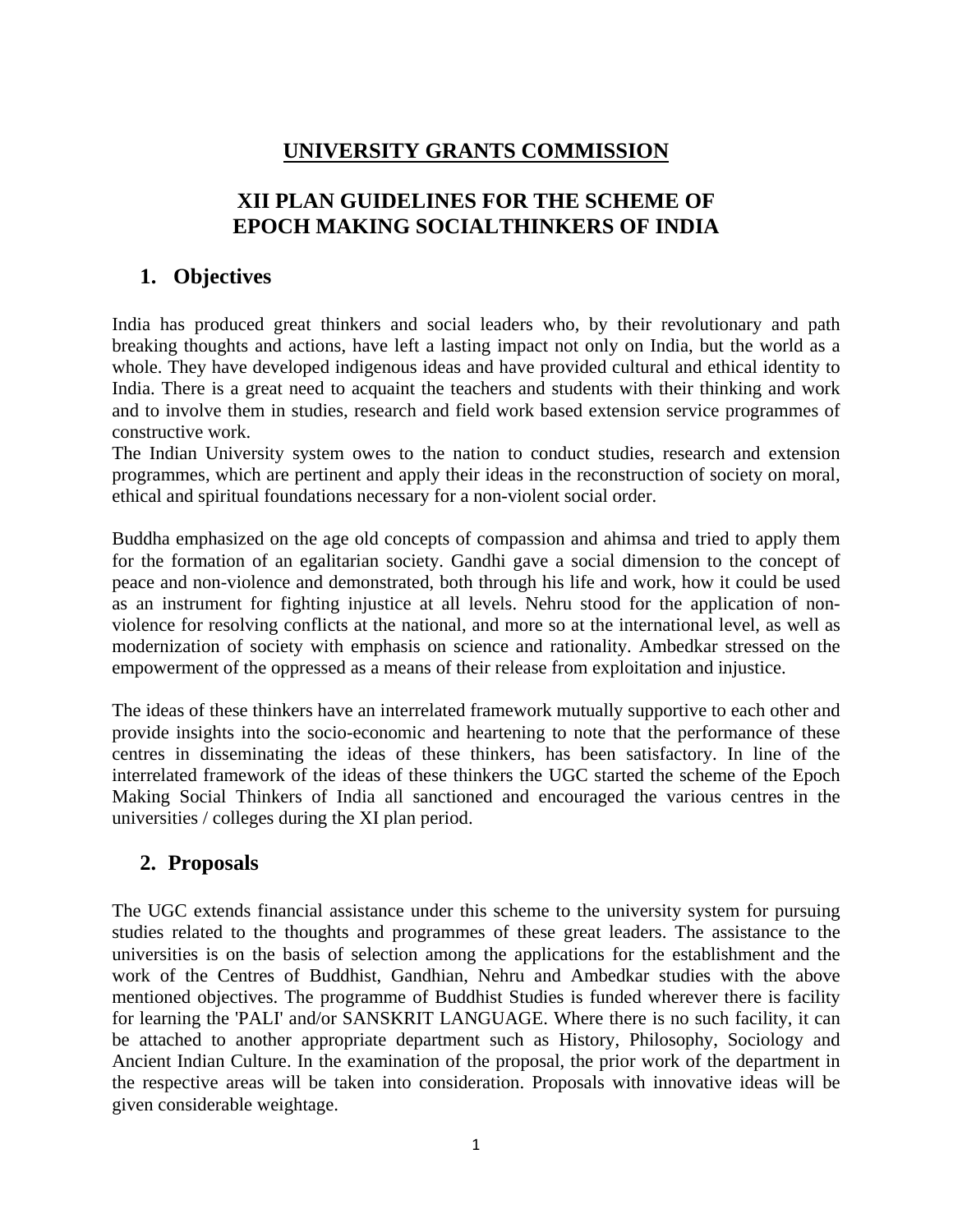**It will be advantageous to study the ideas of social thinkers as interrelated studies. Besides these centres, centres for comparative studies may also be established for the study of specific areas of a thinker such as Netaji Subhash Chandra Bose, Pandit Madan Mohan Malviya, Pandit Ishwar Chandra Vidyasagar, Raja Rammohan Roy, Dr.Radhakrishnan, Dr. Zakir Hussain, Swami Vivekananda, Rabindra Nath Tagore, Sri Aurobindo and Sardar Vallabh Bhai Patel etc.** 

### **3. Eligibility**

The Govt. aided universities/colleges which are covered under section 2(f) and 12B of the UGC Act. 1956 and are eligible to receive General Plan Development Assistance may apply for establishment of Studies Centres in the prescribed format as per guidelines, as and when the proposals are invited by the UGC. A notice would be uploaded on the UGC Website in this regard.

### **4. Operational Features**

 A University / College can submit proposals for establishment of not more than two centres during a Plan period. In case, a university/college is already having two centres and desirous to establish studies centres in any other areas/great thinkers and social leaders other than those already in existence, they have to wind up the activities of the existing studies centre/centres or these centres may continue at the expense of the concerned university/college.

The proposals for establishment of studies centres may also be drawn in the name of Social Thinkers other than as mentioned above. However, in all such cases, the Expert Committee will decide about the National level of the Social Thinkers or otherwise. The decision/recommendation of the Committee will be final and binding. Accepted proposals shall be supported by the UGC for the XII Plan period.

The infrastructure, such as building, furniture and supporting staff, which are essential for running the Study Centres, will be provided by the University / College. Any recurring liability shall be taken over by the State Government or the University /College.

While there may be a case for having Master's or M.Phil degree course in regard to such studies, it has to be considered by the University within other developmental assistance sanctioned by the UGC to the University under the Five Year Plan. Master's level and M.Phil courses are not to be covered by the assistance under these schemes. The assistance is available to set up a Centre in the area of any one of these Studies (upto two studies centres) in the University / College and for conducting Programmes on the following lines:-

- a. Appoint Hony. Director/Co-ordinator for the approved Studies Centre.
- b. Set up a Library and Reading room for teachers and students of the university and scholars and other readers outside the university, so that an increasing number of persons become acquainted with the thoughts of these leaders.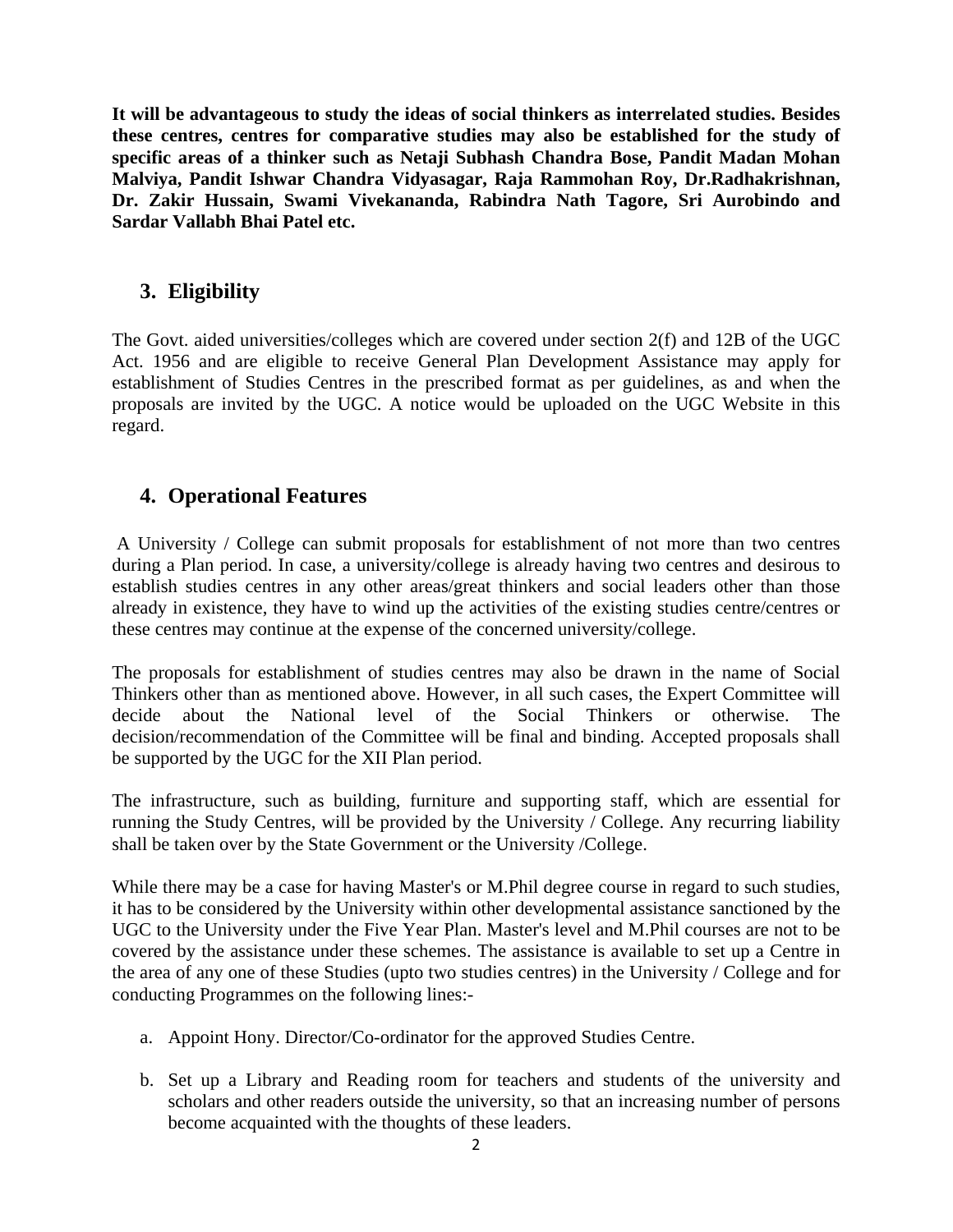- c. Conduct a full-time or part-time course of about 3 to 6 months, or of similar duration, for a group of teachers/students of the university, functionaries of nongovernment organizations, corporate executives and government officers, focusing on particular aspects of thinking and work of these social thinkers.
- d. Provide teaching support to other university departments by introducing or assisting in existing courses/papers on such studies indicated in different subjects of the department.
- e. Organize seminars/lecture series on some identified topics on such studies. The proposal for holding a National or International Seminar upto Rs.1 lakh, the centre can go ahead and more than Rs.1 lakh the seminar proposal must be printed and referred to the UGC. Lecture series may be organized in the Centre or in any other suitable place and material of these lectures may be placed in the library/university/college website for the use of the teachers, students and other interested persons.
- f. Conduct research/studies in the thoughts and programmes of the above mentioned thinkers.
- g. Conduct field work and action programmes on the basis of constructive programme related to the thoughts of the respective thinkers.
- h. Understand and disseminate the concepts relating to Buddha, Gandhi, Nehru and Ambedkar and the philosophies enunciated by them, related to social justice and equity, conflict resolution, non-violence and non-violent protest-movement, empowerment of women, rural development and related topics.
- i. Prepare modules of courses for short duration in the universities, established in the name of the respective thinkers, for the orientation of students, teachers and non-teaching staff.

#### **Keeping in view that there is a need to re-orientate the above scheme, the literature being produced at the Centres need to be integrated with the teaching.**

## **5. UGC Assistance**

The following UGC assistance is provided for each of these studies for research and extension programmes:-

|      | <b>Non Recurring</b>                                   |                  |
|------|--------------------------------------------------------|------------------|
|      |                                                        |                  |
|      | Equipment                                              | $Rs.3,00,000/$ - |
|      | (audio-visual aids, computer etc.)                     |                  |
|      | (once at the time of the establishment of the centre.) |                  |
|      | <b>Total</b>                                           | Rs.3,00,000/-    |
|      |                                                        |                  |
| (II) | <b>Recurring</b>                                       |                  |
|      |                                                        |                  |
|      | Books & Journals,                                      | Rs.50,000/       |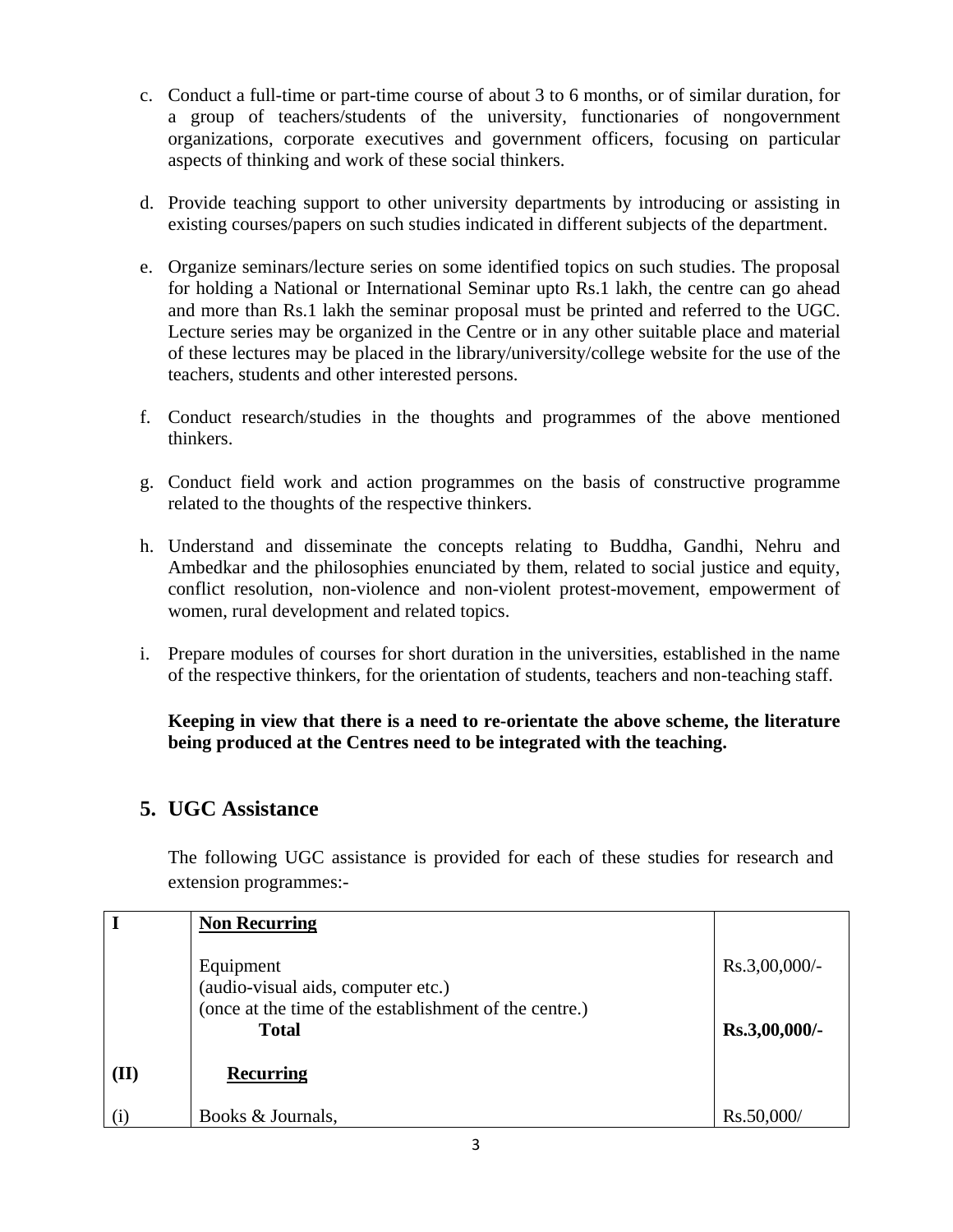| (ii)  | Seminars/Workshops/Courses/ lectures series                | $Rs.1,00,000/$ - |
|-------|------------------------------------------------------------|------------------|
| (iii) | Honorarium to visiting faculty                             | Rs.2,50,000/-    |
|       | (Rs. 1000/- for outstation and Rs 500/- for local faculty) |                  |
| (iv)  | Hiring Services (one Project Fellow)*                      | $Rs.2,50,000/$ - |
| (v)   | Programme Cost (including field action, Preparation of     | Rs.1,50,000/-    |
|       | research proposals, TA/DA etc.including meeting of         |                  |
|       | <b>Advisory Committee)</b>                                 |                  |
| (vi)  | Contingency                                                | Rs. $50,000/-$   |
|       | <b>Total</b>                                               | Rs.8,50,000/-    |

**\***Project Fellow may be appointed with a consolidated fellowship of:

i) NET/GATE qualified-Rs. 16,000/- p.m. for initial 2 years and Rs. 18,000/- p.m. for the third year.

ii) Non-GATE/Non-NET- Rs. 14,000/- p.m. for initial 2 years and Rs. 16,000/- p.m. for the third year.

The person to be considered for appointment as Project Fellow must have second class master degree with a minimum of 55% marks for general category (50% in case of SC/ST/OBC/PH) or M.Phil in the subject concerned or a related subject. The candidate to be appointed as Project Fellow should be below the age of 40 years at the time of appointment. The Project Fellow should do work full time in the project and get the fellowship from one source only.

The Retired Principal Investigators are not entitled for Project Fellow. They should do work full time research.

#### **HRA**

Suitable hostel type accommodation may be provided for Project Fellow failing which they are eligible for HRA as per rules of the University/Institution.

Project Fellow who has been provided accommodation in a hostel recognized/ maintained by the Institution may be reimbursed the hostel fee.

#### **Leave**

**The Female Project Fellows would be eligible for maternity leave at full rates for a period not exceeding four months once only during the tenure of MRP.** Project fellows will not be entitled to avail vacations, e.g.,summer, winter and pooja etc.

#### **MEDICAL FACILITIES**

Project fellow may be provided medical facilities as per rules of the University/Institution. However, the UGC will not provide any financial assistance on this account.

#### **MODE OF SELECTION**

The selection of the Project Fellow may be made by an open selection through a duly constituted Selection Committee. The constitution of the Selection Committee will be as under:

1 Head of the Department will act as Chairperson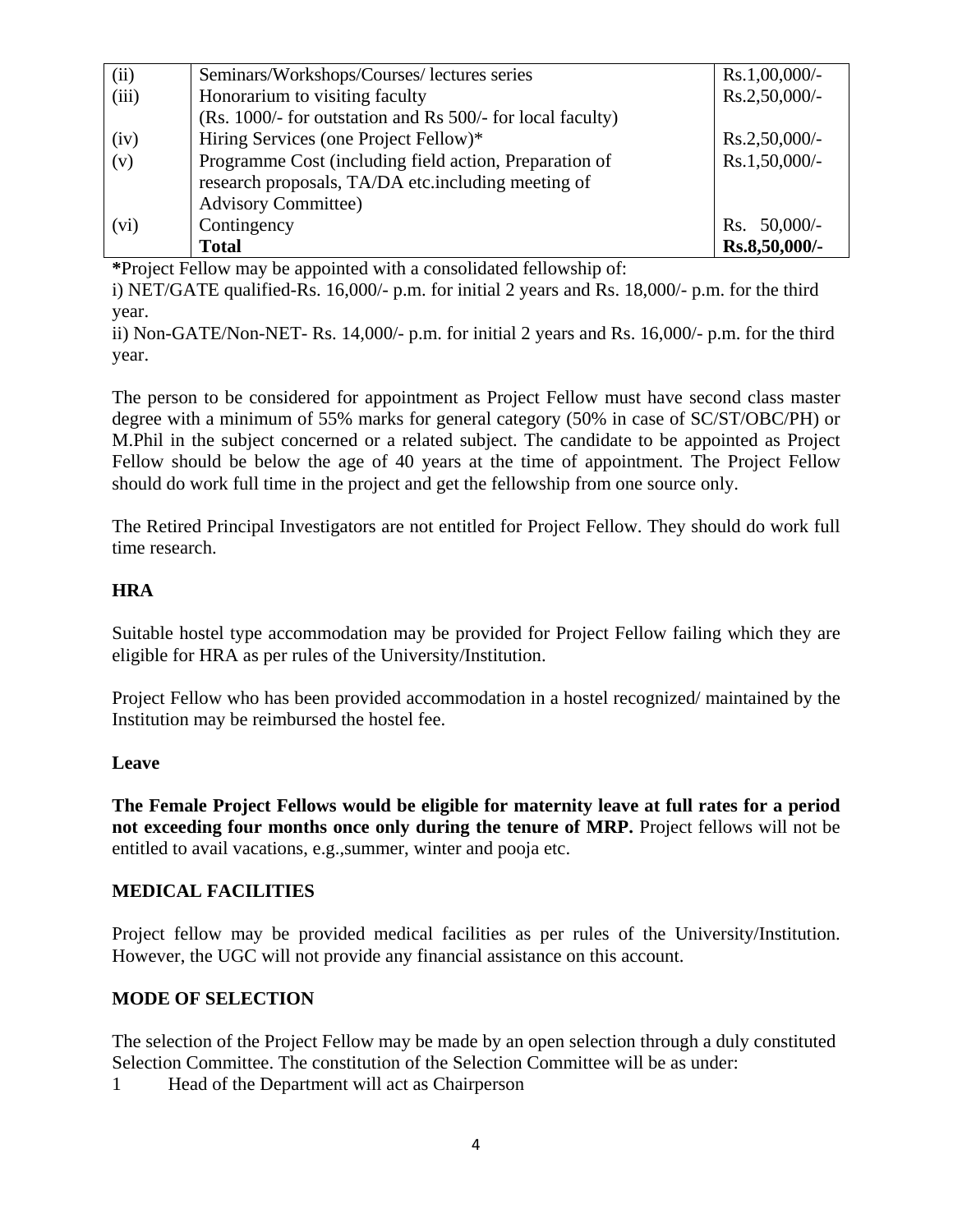- 2 One Subject Expert (External) (from the institute other than the Institute where the project is undertaken)
- 3 One nominee of the Vice-Chancellor/Head of Institution/Principal (in case of college)
- 4 Principal Investigator

The University/College should inform the UGC in the prescribed proforma certifying that all norms have been followed while selecting the Project fellow.

**The fellowship entitlement will be effective from the date of implementation of XII Plan guidelines. Further, no claim of the fellowship for the period earlier than the date of implementation of the XII Plan guidelines of the scheme will be entertained.** 

**The over and above Expenditure under the Head 'Hiring Services (one Project Fellow)', beyond Rs.2,50,000/- would be reimbursed on receipt of audited Utilization Certificate/Statement of actual Expenditure from the Universities/Colleges.**

#### **6. Disbursement**

The UGC assistance will be disbursed to the universities / colleges. The grant can be claimed from the UGC for all non-recurring items in one installment as soon as the university / college is able to provide adequate space to the Centre. For recurring items, "on account" grant of 90% of the annual recurring grant will be given as first installment. The final 10% will be released when the audited accounts and Utilization Certificates & report of activities of the centre for the year, are submitted to the UGC.

**After XII Plan, the disbursement of funds for setting up Study Centres may be included as part of Block Grants to Universities.** 

### **7. Advisory Committee**

Each Centre is required to have an Advisory Committee with the Vice-Chancellor /Principal or his/her nominee in the Chair with the following membership:

- i. Three Professors nominated by the Vice-Chancellor / Principal / Director.
- ii. Two outside Experts in consultation with the Centre.
- iii. One expert to be nominated by UGC.

The Advisory Committee will meet twice a year to review the work, undertaken by the centre and recommend suggestions, appropriate programmes for further strengthening of the Centre.

### **8. Review and Evaluation**

The proceedings of the Advisory Committee, along with the action taken on their recommendations, have to be furnished to the UGC annually, as also an annual report and accounts. The UGC Expert Committee will hold meeting once in the Plan period with the Heads of the centres to review the progress and plan for future action. The UGC assistance can be terminated if the functioning of the Centre is found to be unsatisfactory.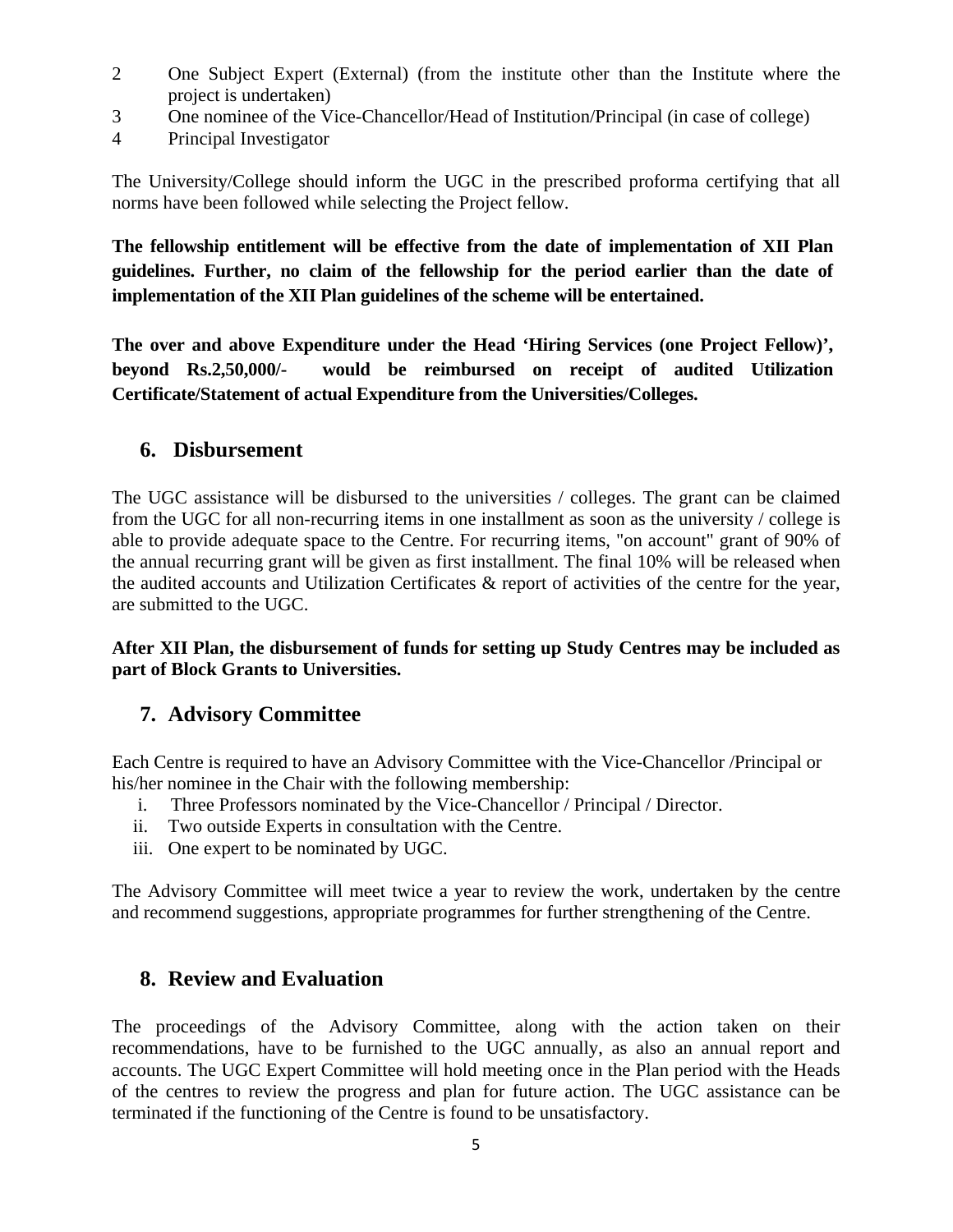### **FORMAT FOR SUBMISSION OF PROPOSAL UNDER THE SCHEME 'EPOCH MAKING SOCIAL THINKERS OF INDIA'**

#### **I. UNIVERSITY / COLLEGE PROFILE**

| 1.1 Name of the University/College                                                                                                                                                                                           |                                                                                                                       |
|------------------------------------------------------------------------------------------------------------------------------------------------------------------------------------------------------------------------------|-----------------------------------------------------------------------------------------------------------------------|
| 1.2 Address                                                                                                                                                                                                                  | <u> 1989 - Johann Barbara, margaret eta idazlearia (h. 1989).</u>                                                     |
| 1.3 State                                                                                                                                                                                                                    |                                                                                                                       |
| 1.4 Date of Establishment                                                                                                                                                                                                    |                                                                                                                       |
| 1.5 Name of the Vice-Chancellor                                                                                                                                                                                              |                                                                                                                       |
| 1.6 Name of the Registrar                                                                                                                                                                                                    |                                                                                                                       |
| 1.7 Type of the University                                                                                                                                                                                                   |                                                                                                                       |
| 1.8 Number of Colleges, if affiliating type                                                                                                                                                                                  |                                                                                                                       |
| 1.9 Name of the university to which the                                                                                                                                                                                      |                                                                                                                       |
| 1.10 Status of the university/college<br>(Govt. aided/Private Govt. aided and<br>covered under section $2(f)$ & 12B of<br>the UGC Act.1956)*<br>1.11 Any other information                                                   | <u> 1989 - Johann Barbara, markazi bashkar mashrida ma'lumot olib tashkalarda olib tashkalarda olib tashkalarda </u>  |
| Faculty                                                                                                                                                                                                                      | Departments                                                                                                           |
| $a)$ and $a$ and $b$ and $c$ and $d$ and $b$ and $b$ and $b$ and $b$ and $b$ and $b$ and $b$ and $b$ and $b$ and $b$ and $b$ and $b$ and $b$ and $b$ and $b$ and $b$ and $b$ and $b$ and $b$ and $b$ and $b$ and $b$ and $b$ |                                                                                                                       |
|                                                                                                                                                                                                                              |                                                                                                                       |
| $c)$ and $c$ and $c$ and $c$ and $c$ and $c$ and $c$ and $c$ and $c$ and $c$ and $c$ and $c$ and $c$ and $c$ and $c$ and $c$ and $c$ and $c$ and $c$ and $c$ and $c$ and $c$ and $c$ and $c$ and $c$ and $c$ and $c$ and $c$ |                                                                                                                       |
| $\mathbf{d}$                                                                                                                                                                                                                 |                                                                                                                       |
| 1.12 Mission defined by the University                                                                                                                                                                                       | <u> 1989 - Johann John Stein, markin film yn y breninnas y breninnas y breninnas y breninnas y breninnas y brenin</u> |

\*A certificate from the State/Central Govt. to the effect that the university/college is Govt. aided/Private Govt. aided, may be enclosed with the proposal.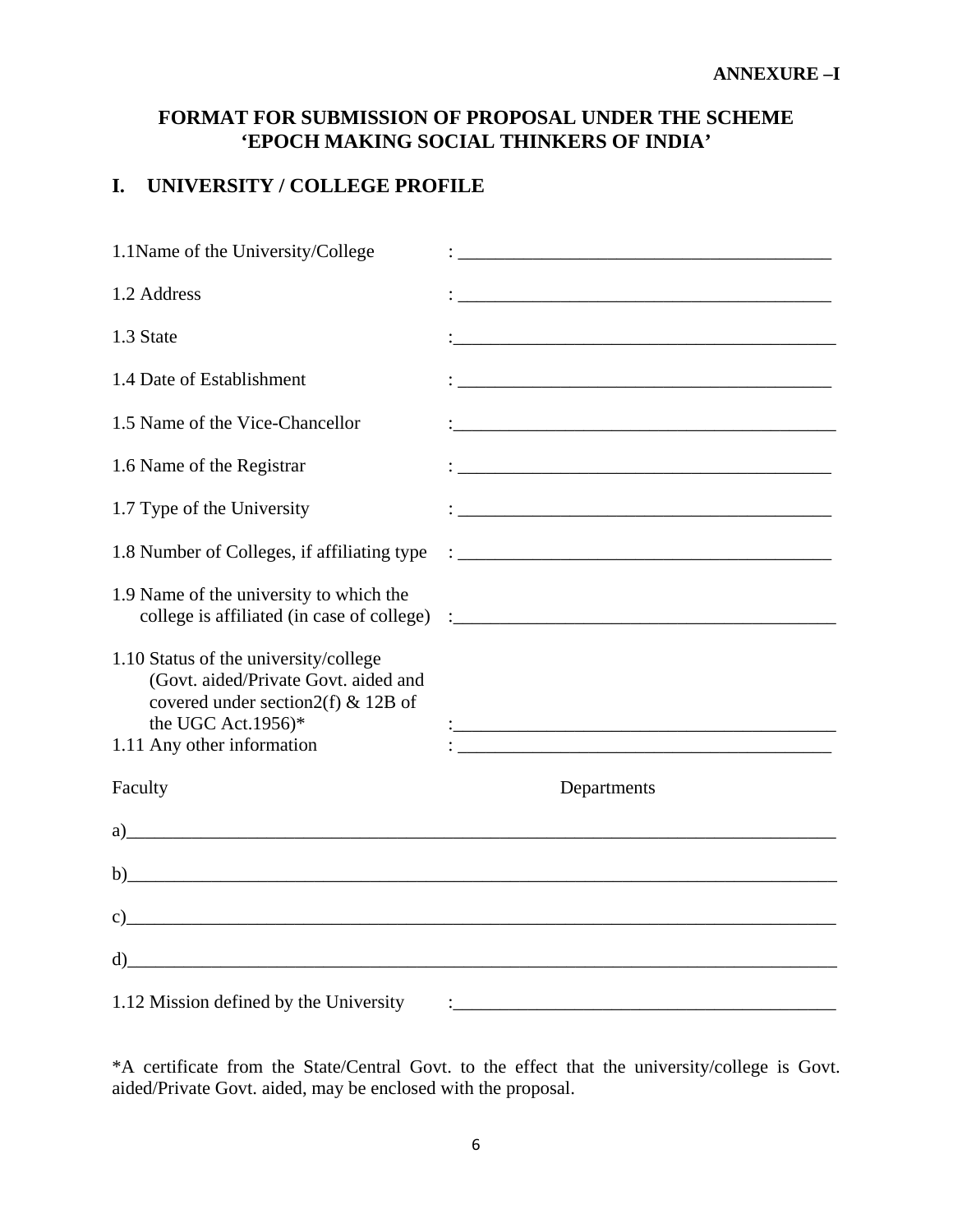A copy of the latest approval of the UGC vide which university/college has been included under Section 2(f) & 12B of the UGC Act.1956 may be enclosed with the proposal. **Self-financed Institutions would not be provided UGC financial assistance.** 

#### **II. BACKGROUND INFORMATION**

1. Related courses offered by the University

| No  |  |
|-----|--|
| Yes |  |

If yes the type of courses conducted during the last three years:

| Years | Departments | Programmes |
|-------|-------------|------------|
|       |             |            |

\_\_\_\_\_\_\_\_\_\_\_\_\_\_\_\_\_\_\_\_\_\_\_\_\_\_\_\_\_\_\_\_\_\_\_\_\_\_\_\_\_\_\_\_\_\_\_\_\_\_\_\_\_\_\_\_\_\_\_\_\_\_\_\_\_\_\_\_\_\_\_\_\_\_\_\_\_\_

- 2. Names and designation of faculty members involved in the related courses offered by the University.
- 3. Books/Journals and other documents available in the library on the proposed subject.
- 4. Computerization and communications facilities at the university.

#### **III.** PROPOSAL (within the frame-work of XII Plan Guidelines)

| 1. Aims and objectives |
|------------------------|
| 2. Rationale           |
|                        |
|                        |
|                        |
|                        |
| 4.3 Others             |
|                        |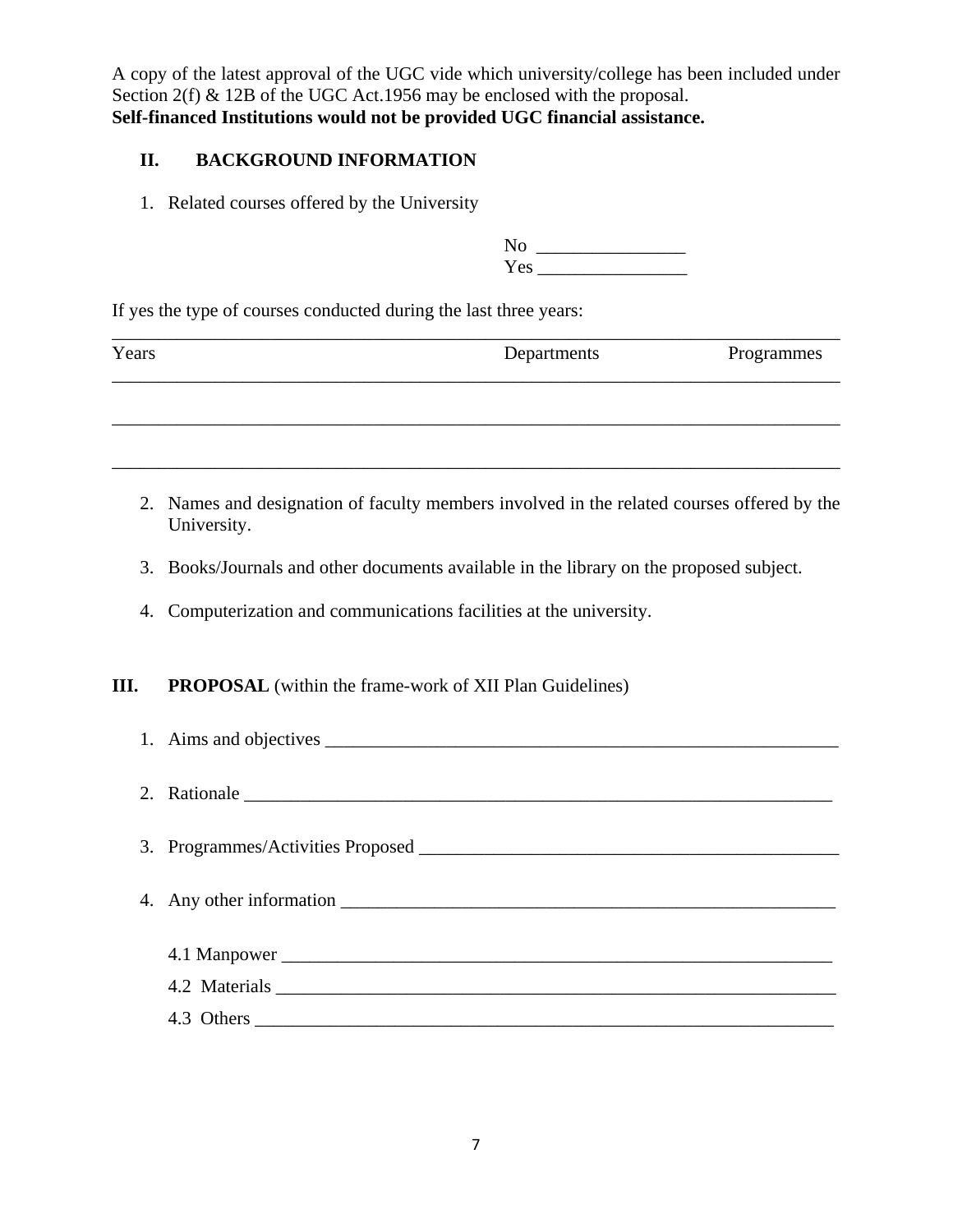| 5. | Director (University to submit three names of Professors/Senior Readers with their<br>C.V.S                                                     |
|----|-------------------------------------------------------------------------------------------------------------------------------------------------|
|    |                                                                                                                                                 |
|    | 5.2 Likelihood of State Government's approval to the Centre / Programmes and taking<br>over the liability of the staff in the next Plan period. |
|    |                                                                                                                                                 |
|    |                                                                                                                                                 |
|    |                                                                                                                                                 |
|    | Place :<br>Name and Signature<br>of Vice-Chancellor                                                                                             |
|    | Date : $\frac{1}{\sqrt{1-\frac{1}{2}} \cdot \frac{1}{2}}$                                                                                       |

(Please attach separate sheets if the space provided is insufficient)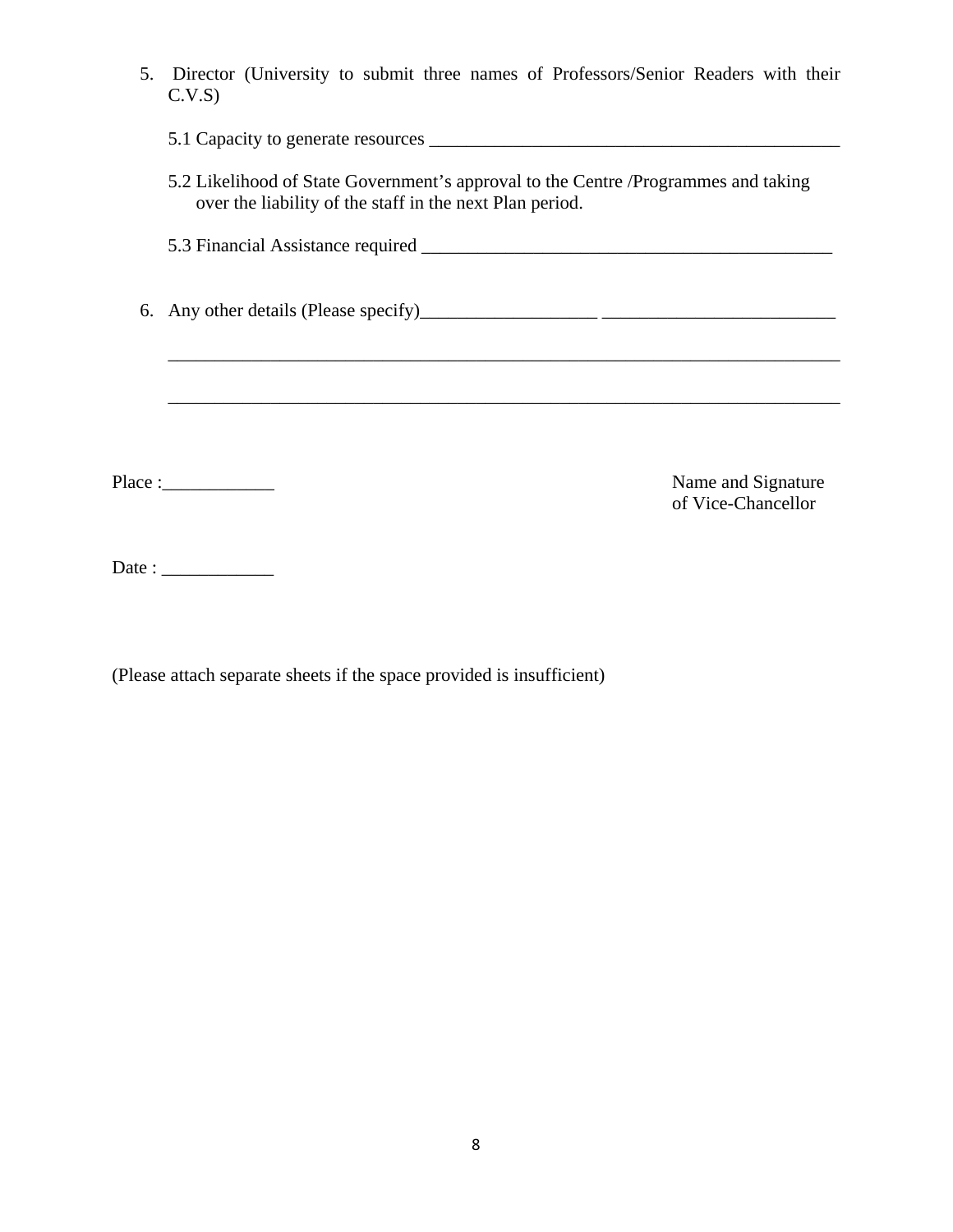### **UNIVERSITY GRANTS COMMISSION**

# **UTILISATION CERTIFICATE**

|                                                                                 | $\overline{\phantom{a}}$ and $\overline{\phantom{a}}$ and $\overline{\phantom{a}}$ and $\overline{\phantom{a}}$ |
|---------------------------------------------------------------------------------|-----------------------------------------------------------------------------------------------------------------|
|                                                                                 |                                                                                                                 |
|                                                                                 |                                                                                                                 |
| has been utilized for the purpose for which it was sanctioned and in accordance |                                                                                                                 |
| with the terms and conditions as laid down by the Commission.                   |                                                                                                                 |

It is further certified that inventories of permanent or semi-permanent assets created/acquired wholly or mainly out of the grants given by the University Grants Commission as indicated above are being maintained in the prescribed form and are being kept up-to date and these assets have not been disposed of, encumbered or utilized for any other purpose.

If, as a result of check or audit objection, some irregularity is noticed at a later stage, action will be taken to refund or regularize the objected amount.

Registrar /Principal (Signature of Chartered Accountant/ (with his seal) Government Auditor with his seal)